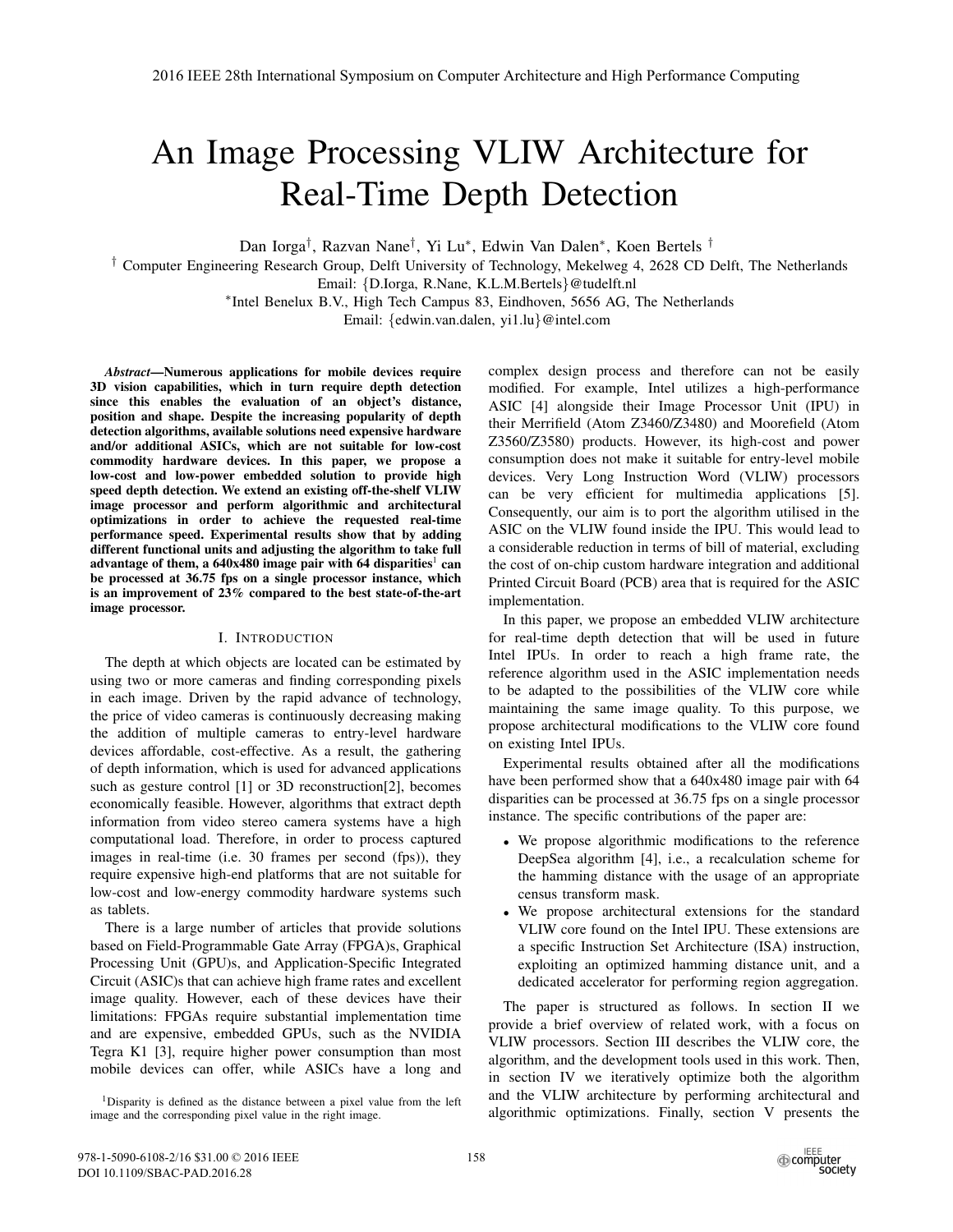experimental results while section VI concludes the paper.

# II. RELATED WORK

Many ASIC, FPGA, and GPU implementations are able to produce excellent performance both in terms of speed and quality [6]. These are usually orders of magnitude faster than any Central Processing Unit (CPU)-based design; however, the high cost of such implementations makes it unattractive for embedded general-purpose applications. Therefore, in order to remain within the small power budget for embedded hardware devices, a CPU-based implementation is required. However, current CPU-based solutions are slow and cannot achieve real-time performance levels. Off-the-shelf processors provide low speed even if the algorithm is partitioned on multiple cores [7], [8], [9]. To improve on these results, more efficient solutions were proposed that are based on VLIW processors [10]. Finally, extending VLIW cores with custom ISA instructions can be considered the best approach as proven by [11] and [12]. This paper follows the last approach. In [6], an extensive survey of existing solutions can be found.

We observe that authors either use the *rank transform* together with *Semi-Global Matching* (*SGM*) [13] or the *census transform* with *fixed Region Aggregation* (*fRA*) [14]. Unfortunately, there is no information regarding the quality of the resulting images in the above papers, and as such, it is difficult to make an evaluation between the SGM-based implementations and the fRA-based implementations in terms of achieved accuracy. Therefore, in this work we assume a target quality of service of 85% correctly detected pixels. This requirement is derived from the solution offered by Woodfill et. al [4]. This ASIC is the reference point for our VLIW alternative design for which we require the same image quality.

#### III. PLATFORM AND ALGORITHM OVERVIEW

In this section, we provide background information regarding the hardware platform used. Furthermore, we describe the computational pipeline of the depth detection algorithm that was the starting point for our implementation.

# *A. Hardware Platform*

The Intel IPU is responsible for processing images in commercially available systems such as the Merrifield and Moorefield range of processors. The VLIW core can be programmed to do tasks for which no dedicated block exists. Because the core is responsible for performing computationally intensive image processing tasks, it contains multiple issue slots designed for either vector processing or scalar processing. Figure 1 shows a high-level overview of the VLIW architecture. The vector issue slots can process 32 elements of 16 bits at a time, resulting in a vector element of 512 bits. The core includes separate data memory for the scalar issue slots and separate data memory for the vector issue slots (VMEM). The VMEM supports only aligned loads.

The architecture of the processor can be modified using the in-house architecture description languages. This process can be observed in figure 2, where a core based on the template



Fig. 1. The Architecture of the VLIW Core.



Fig. 2. The Process of Generating the Processor.

from 1 is generated using already implemented hardware blocks. This enables rapid experimentation with different configurations.

The number of issue slots, registers or memory blocks can be modified, or new dedicated functional units can be added to target specific applications. These functional units have to be previously expressed in a hardware description language such as VHDL or the in-house language known as CHDL. The interconnects between these elements needs to be clearly described such that the input/output ports receive the corresponding data.

The algorithm is compiled for the resulting architecture and simulated using the generated binary executable to obtain performance cycles and accuracy numbers. Furthermore, the generated processor hardware description files are synthesized to get the clock frequency.

#### *B. Algorithm Description*

There is an abundance of approaches that can be used to calculate the disparity map; however, most algorithms have a common structure that has been identified by Scharstein and Szeliski [15]. This methodology of structuring depth detection algorithms has been adopted by the majority of computer vision publications and consists of the following steps:

- 1) Preprocessing and matching cost computation (census & hamming distance)
- 2) Cost (support) aggregation (region aggregation)
- 3) Disparity computation & optimization (WTA)
- 4) Disparity refinement (postprocessing)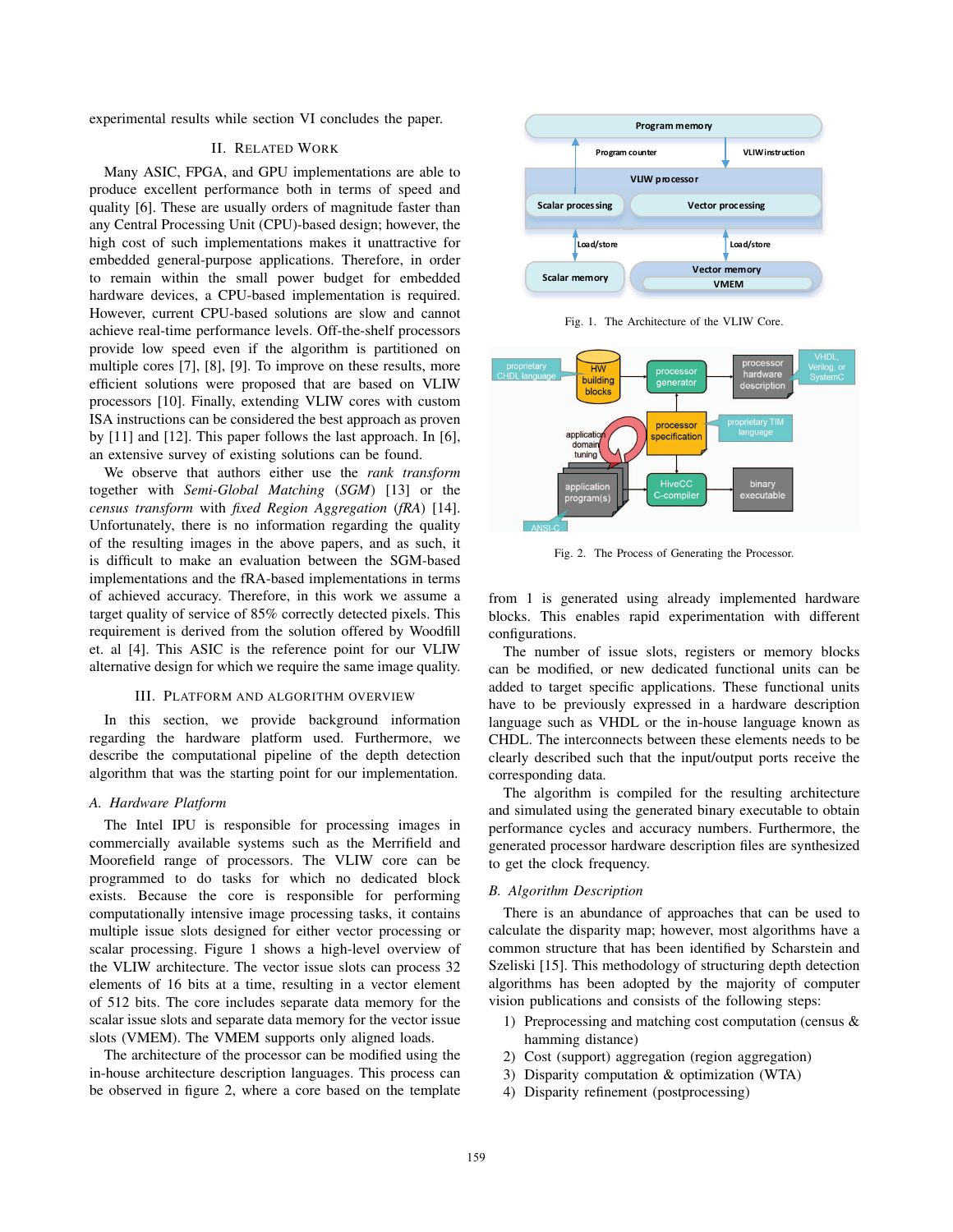

Fig. 3. Computational Pipeline Profile: Red represents Computational (% nrs. shown on boxes) or Data (data vector nrs. shown on edges) Intensive Elements, Yellow represents Medium, and Green represents Lightweight Elements.

The DeepSea3 ASIC [4] follows the previously described steps and runs at 200 frames per second for 512x480 images. It has been used successfully in many applications such as robotics. To obtain a real-time performance of this algorithm on the IPU's VLIW, we first create an equivalent straightforward implementation. However, profiling for an 640x480 image with 64 disparities on the standard configured VLIW processor revealed modest performance results (i.e., 2.04 fps).

Figure 3 shows the computational pipeline of the algorithm along with the computational and data intensive parts. The percentage of the total computational time is shown on top of each kernel and the number of 512 bits vector elements transmitted is shown on the arrows. The first step, preprocessing, is done using the census transform in order to reduce radiometric differences between the images. This is a form of non-parametric local transform, which relies on the relative ordering of pixels in the image. It maps the intensity values of pixels within a square window to a bit string, thereby capturing the structure of the image.

A cost of matching individual pixels is defined with the goal of attributing similar pixels a lower penalty in the matching process. Since the output of the previous kernel is a bit string, the hamming distance is used to establish a cost between the reference image and all possible candidates from the target image. As a result, a large amount of data is created at this step, proportional to the number of matching candidates. Therefore, this step makes the creation of an efficient pipeline difficult.

Pixels in proximity will likely have the same disparity because they belong to the same object. For more robust matching, window-based correlation is employed, which requires the sum of the hamming distances. The size of the window has been analysed in works such as [16] and based on this we have selected a window of size 7x7. The large amount of data created by the previous step needs to be processed in the region aggregation step. Our profile suggests that this is the most computational intensive kernel, requiring more than 60% of the total execution time.

Finally the best candidate is chosen by simply selecting the pixel with the smallest matching cost. When there is no clear "winner", matching can be considered unreliable and different techniques can be used for refinement. Incorrectly detected pixels can be replaced by using information from reliable matches. Because our target accuracy has already been reached, this step is not required.

# IV. DEPTH DETECTION OPTIMIZATIONS

In this section, we describe the optimizations performed to obtain real-time depth detection speed. Our starting point is the implementation of the method proposed by Woodfill et al. [4], which we refer to as the original DeapSea3 algorithm. We perform both algorithmic and architectural optimizations to achieve the required performance. We start by improving the performance of each kernel and then optimize the code to reduce data transfers and increase parallelism.

#### *A. Architectural Extensions*

One of the main sources to improve the performance is to look at application kernels that occupy a large percentage of the computational pipeline. Based on profiling data shown in Figure 3, we identify *region aggregation* and *hamming distance* as candidates for acceleration. Software solutions are preferred due to the fact that they do not require any extra area. However, hardware solutions are used when no such option is available.

*a) Region Aggregation:* The region aggregation kernel receives a large amount of data that needs to be processed, making it the most computational intensive part of the algorithm. Software optimizations are based on box-filtering techniques [17] or on integral images techniques [18] and provide a significant speedup by taking advantage of already calculated partial sums. Despite their effectiveness, these techniques prove difficult to implement on an SIMD processor due to the irregular way in which data is processed. This motivates the addition of a dedicated hardware accelerator to the core. Using the previously described in-house architecture description languages, an existing bilateral filtering accelerator is added. This accelerator uses a sliding window technique by moving a square window across the image and performing calculations at each position. Internally, this filter uses a pipeline to process the data. Similar approaches have been used by Cadence in the Tensilica processor, where they also identify the potential of a bilateral filter unit for 3D depth filtering [19].

Figure 4 illustrates the input/output of the accelerator. Since the algorithm is based on a 7x7 window, a larger block of the image is required to provide information about the neighbours. This can be supplied by 6 vectors of size 4x8, where the last two lines of the block are not used. Spatial weight coefficients and intensity weight coefficients can be provided to preserve the sharpness of the image and not blur corners. As output, the filter returns the sum of pixels and the weight information, which can be multiplied to obtain the final result.

The 22% increase of the size of the core is compensated by the possibility of using this accelerator in other applications. Most noticeably, this can be used for de-noising or de-mosaicking [20].

*b) Hamming distance:* The number of operations required to perform the hamming distance operation depends on the size of the census mask. Since the core works with vector elements of 16 bits, the sparse census transform defined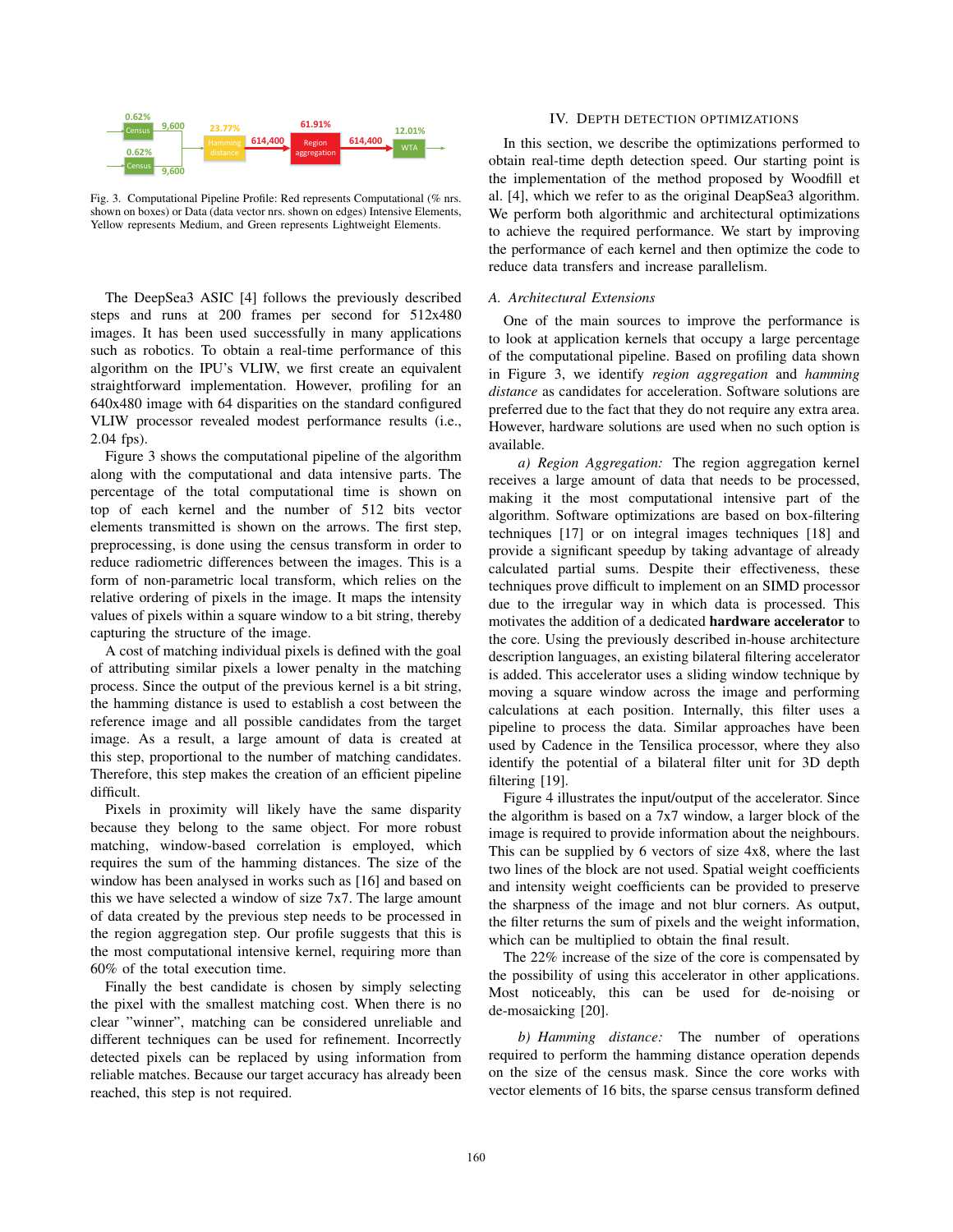

Fig. 4. The bilateral filter unit used to accelerate the region aggregation kernel. As input the accelerator takes the target pixels that need to be processed, an image block of size 16x10 for neighbouring information and the spatial and intensity weights chosen. As output, the accelerator returns the sum of pixels and the sum of coefficients for the target pixels.



Fig. 5. Different census transform patterns and their effect on image quality. The middle one [16] and the right one [21], use a 16-bit pattern instead of 24. However, these do not increase the #bad pixels in the final image.

instruction.



Fig. 6. The New Hamming Instruction

in [16] and refined in [21] are considered. As shown in figure 5, the 16-bit census transform patterns, using fewer comparison points does not degrade the quality of the resulting image. All tests for this have been made by implementing the algorithm in Matlab and submitting the result to the Middlebury test framework [22]. The results from figure 5 show us that we can use any of the census patterns without any loss of quality and because the middle and right options require fewer comparisons, we prefer one of these options.

At this point, the output can be stored efficiently in vector data elements. However, to obtain the hamming distance, a series of operations have to be performed. Since these are simple operations that are repeated multiple times, we can obtain further performance increase by merging them. Therefore, the second optimization performed for this kernel is to create a hamming distance instruction as shown in figure 6. The new instruction performs a *XOR* on two vectors and then counts the number of ones in the result using an (m,k) counter [23]. The final number is clipped so that unreliable matches are discarded. This peephole optimization technique allows the replacement of a bundle of instructions with a single

Since the operation requires unaligned loads from memory, a memory system capable of performing such operations is used. To this purpose, the block access memory described in [24] is added to the core.

#### *B. Algorithmic Optimizations*

Since the hamming distance kernel produces a large amount of data, stores to external memory have to be performed. This prevents the creation of an efficient pipeline. A solution is to merge the kernels and keep the generated data in registers. Because of the limited amount of registers available, it is impossible to store all intermediate data. This forces us to recalculate data whenever necessary and not to store any intermediate results. More explicitly, this is done by merging the loops of the hamming distance, region aggregation and winner takes it all kernel and calculating the data for the accelerator only when it is required. Since the accelerator is based on a sliding window technique, neighbouring hamming input data overlaps. To store this data would require a large amount of registers. Figure 7 shows the dataflow of the algorithm, where operations 2-14 will be repeated in the following iteration, despite the fact that they create the same data.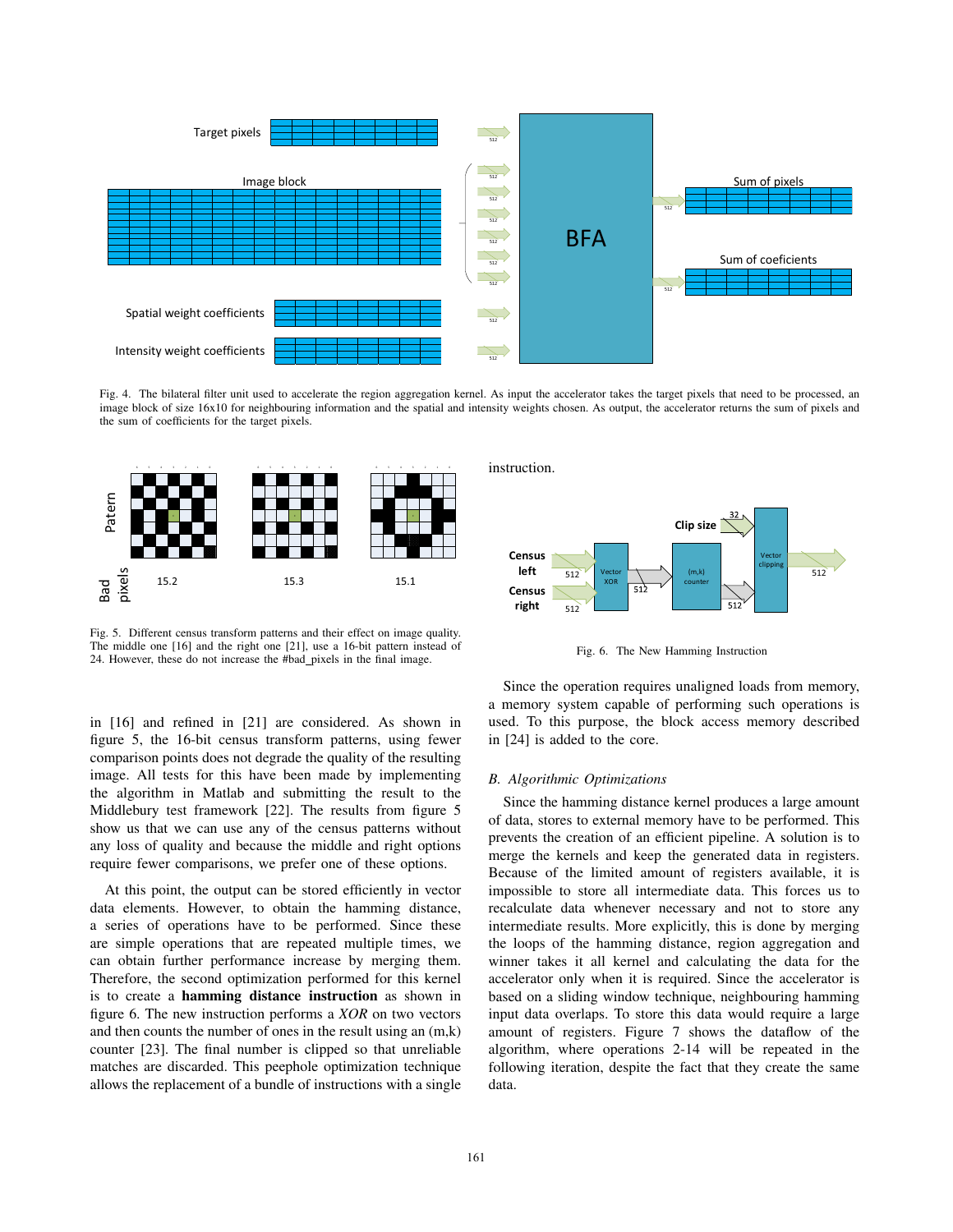

Fig. 7. The dataflow of the final algorithm. "BAMEM loads" are LOADS from the block access memory and "VMEM loads" are LOADS from the simple vector memory, followed by the newly hamming distance operations, and then processing in the bilateral filter accelerator.

This algorithmic modification centers the entire algorithm around the accelerator by removing any idle clock cycles in order to create an efficient software pipeline, without high register pressure. Even though the block access memory has to reload the same data, the fact that the load address are neighbouring allows for an efficient pipeline.

To ensure that we have not introduced a new bottleneck by using a large amount of block access memory loads, the final improvement is to store only the target image in this memory and to keep the reference image in the simple vector memory. By loading data from two sources instead of one, the speed of the algorithm is limited only by the performance of the bilateral filter accelerator and the hamming distance processing.

Figure 8 illustrates how memory accesses are avoided by writing data directly into the registers corresponding to the functional units that need the data. This data is sent on demand to the functional units, therefore no external memory access is required.



Fig. 8. Avoid Memory Writes by Recomputing Data.

# V. EXPERIMENTAL RESULTS

In this section, we describe the experimental setup and subsequently perform an evaluation to study the impact on speed and area of the design options described in the previous section.

### *A. Experimental Setup*

In order to test the application, we use a simple test environment. This consists of a host processor alongside the VLIW core connected by a system bus. The host processor is responsible for starting the VLIW core, sending raw image data to the core and reading the output data. We consider this a realistic scenario, where the VLIW core acts as a coprocessor.

Experiments with different numbers of functional units and accelerators were made possible by using the in-house hardware description languages. In order to measure the execution time, a cycle accurate simulator was used. The final version of the core was synthesized at a frequency of 500Mhz.

For all tests, an image pair from the Middlebury test framework[15] was used. The chosen algorithm is deterministic and its execution speed does not depend on input data, only the resolution of the image influences it. The images were gray-scaled and resized to 640x480 in order to easily compare it to other implementations.

# *B. Performance Evaluation*

In figure 9, a plot of the speedup and total  $area<sup>2</sup>$ provides information on the significance of each element. The accelerator increases the speed of the application by 97% and the total size of the core by 22%.

The hamming distance instruction and the block access memory further increase the speed of the application to 238% but also have a significant impact on size. The hamming distance functional unit is very small and only contributes by 0.32%. However the newly added memory for unaligned loads is expensive and contributes with 67%.

The biggest improvement is obtained by taking advantage of the parallel nature of the VLIW core and avoiding memory accesses when computing the distances. Recalculating the hamming distance is faster than storing and loading it. The issue slots that have been freed by using the accelerator

<sup>2</sup>Due to confidentiality reasons we can not report the exact area of the core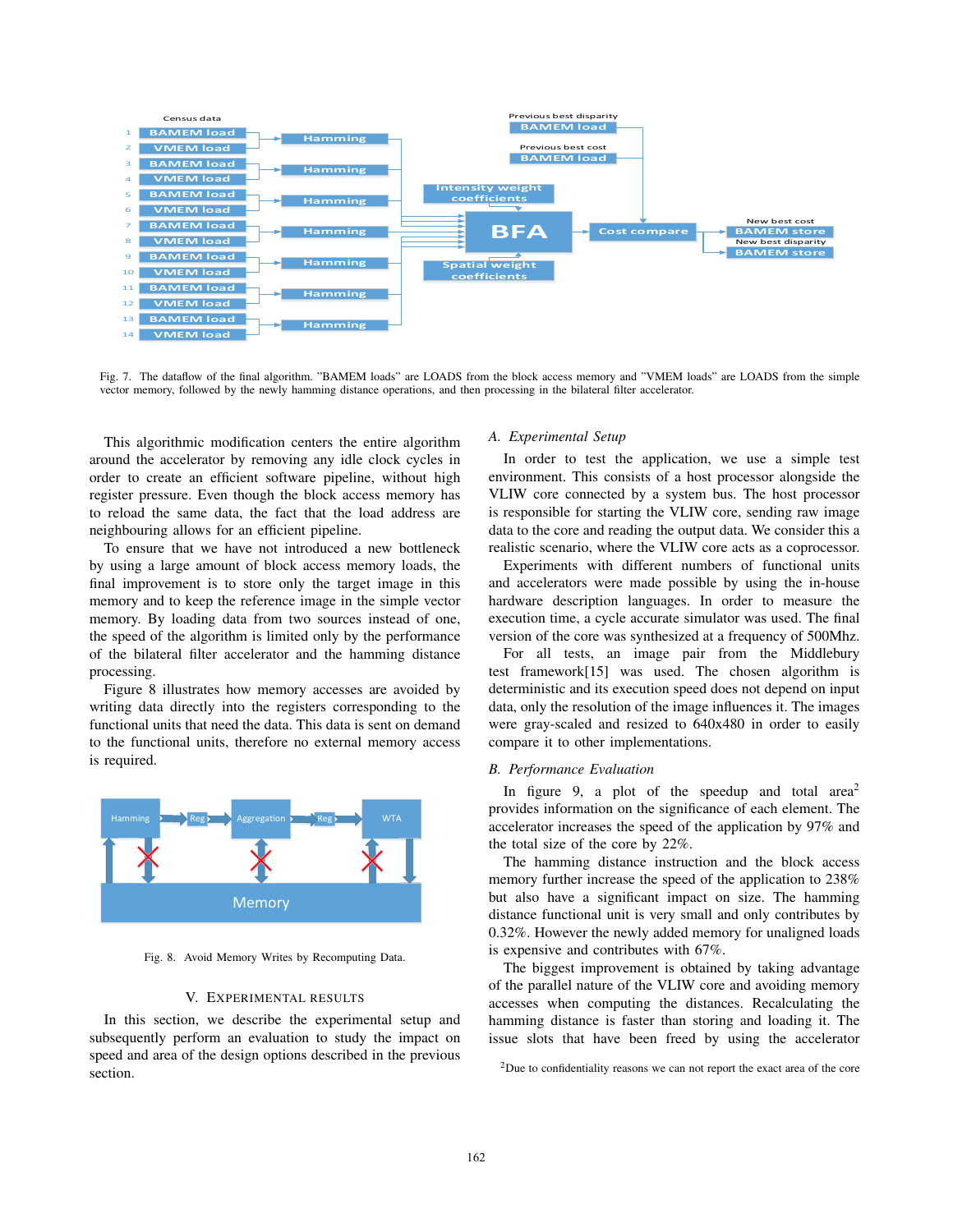can be used for these calculations. Since the accelerator and the functional unit capable of performing the hamming distance operation are the critical resources for the algorithm, experiments are made with different numbers of such elements to determine their effect on performance.

### *C. Image quality*

To test the quality of the resulting depth map, the framework proposed in [15] is used. This average percentage of bad pixels is measured by comparing the result of four test images to the ground truth; this has become a standard for determining the accuracy of stereo vision algorithms.

*Percentage of bad pixels:*

$$
B = \frac{1}{N} \sum_{(x,y)} (\|d_c(x,y) - d_t(x,y))\| > \delta_d),
$$

where  $\delta_d$  is a disparity tolerance error

Table I shows the average number of badly corrected pixels is 14.9%. Although the quality of the image is not high compared to other algorithms, it is more than enough for a low-power, low-cost embedded solution. The average quality of the resulting disparity map can be explained by the fixed region aggregation used in our implementation. The quality of the algorithm can be increased but at a cost of a reduced number of frames per second.

|                                         | Tsukuba | Venus | Teddy | Cones | Average |  |  |
|-----------------------------------------|---------|-------|-------|-------|---------|--|--|
| Errors $(\% )$                          | 12.5    | 58    | 20.5  | 16.2  | 14.9    |  |  |
| <b>TABLE I</b>                          |         |       |       |       |         |  |  |
| <b>QUALITY METRICS OF OUR ALGORITHM</b> |         |       |       |       |         |  |  |

# *D. Area-Performance Trade-off Exploration*

Due to the previously added (separate) vector memories, we are able to load multiple data at the same time. As a

result, incorporating more processing elements on the core is meaningful because these will be able to access new data and perform different operations in parallel. To understand the potential of adding more functional units, we explore the area-performance trade-off. Concretely, the region aggregation accelerator and the hamming distance functional units are the critical resources, and as such these resources can be increased for more processing power. This has no impact on the quality of the resulting image since the retargetable compilation flow (shown in figure 2) can automatically adapt to the new hardware architecture. The experimental results related to this design space exploration are shown in figure 10. It is clear that configurations with more than one hamming distance function unit are Pareto optimal and are the ones that should be considered.

We have shown that using more than two accelerators does not have a considerable impact on the performance of the application. By checking the schedule of the system, we notice that the memory system is not able to provide data fast enough for the accelerators to work at full capacity. Therefore, using only two accelerators and two hamming distance functional units seem to be the best configuration.

To further increase the speed of the application, another memory can be added to the system for more parallel loads. This configuration already satisfies the target real-time requirements and adding additional memory would unnecessarily increase the cost. By using this configuration and synthesizing the core at 500Mhz, a frame rate of 36.75 can be obtained for VGA images with 64 disparities.

In order to compare different depth detection solutions, we use a metric based on the image size and the number of disparities performed. This metric was proposed in [6] and defines the millions of disparity evaluations per



Fig. 9. The Speedup and Area after each Modification.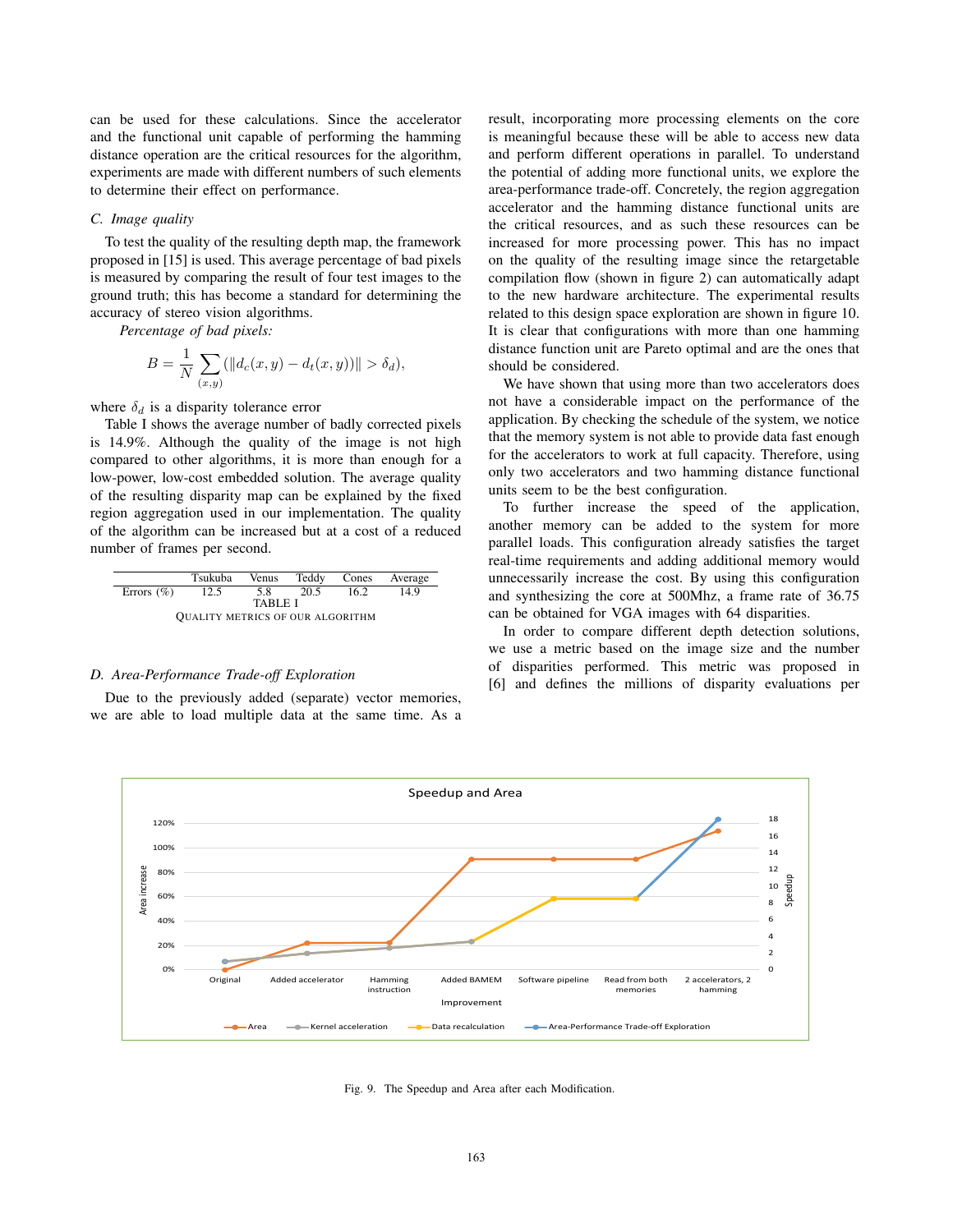

# **Hardware Configuration Options**

Fig. 10. Hardware Configurations based on Critical Resources.

second (Mde/s):

$$
Mde/s = \frac{W \times H \times D}{t} \times \frac{1}{1,000,000},
$$

where W denotes image width, H denotes image height, D denotes the number of disparities, and t denotes the total execution time in seconds.

Table II lists the available CPU-based implementations found in literature alongside their performance results. Multi-core off-the-shelf processors provide modest speed results regardless of the algorithm that they use. Modified VLIW cores are able to achieve the highest performance [12], [11] by using dedicated instructions and enhancing the memory system. Compared to other available implementations, our solution is able to obtain the highest Mde/s.

| Platform             | Resolution   | fps              | Mde/s | Algorithm    |  |  |  |
|----------------------|--------------|------------------|-------|--------------|--|--|--|
| Freescale P4080 [7]  | 640x480 (91) | $\overline{1.5}$ | 42    | $Rank + SGM$ |  |  |  |
| Intel Pentium IV [8] | 320x240 (32) | 21               | 51    | $Cens + fRA$ |  |  |  |
| AMD Opteron [7]      | 225x187 (32) | 26               | 79    | $Rank + SGM$ |  |  |  |
| Core 2 Duo [9]       | 320x240 (30) | 42               | 96    | $Cens + fRA$ |  |  |  |
| TI C6416 [10]        | 640x480 (50) | 3.8              | 58.   | $Cens + fRA$ |  |  |  |
| Tensilica LX2 [12]   | 640x480 (64) | 20               | 393   | $Rank + SGM$ |  |  |  |
| Generic VLIW [11]    | 640x480 (64) | 30               | 589   | $Rank + SGM$ |  |  |  |
| Intel IPU's VLIW     | 640x480 (64) | 36.75            | 722   | $Cens + fRA$ |  |  |  |
| TARLE II             |              |                  |       |              |  |  |  |

AVAILABLE GENERAL PURPOSE PROCESSOR IMPLEMENTATIONS

A comparison with FPGAs and GPUs can also be made but since our goal is to target only low-power solutions, we have not included it. Our solution requires less than 1W of power (due to confidentiality reasons we can not report the exact number) while embedded GPUs such as the NVIDIA Tegra require orders of magnitude more than that. The work described in [12], involving the Tensilica LX2 core does not offer exact numbers but based on [25] we can expect that their power consumption is also under 1W.

#### VI. CONCLUSION

In this paper, we presented both algorithmic and architectural changes to provide a low-power low-cost extension of the existing IPU's VLIW core. These modifications will lead to a considerable reduction in terms of bill of material, excluding the cost of on-chip custom hardware integration and additional PCB area that is required for the ASIC implementation.

We proposed the use of a dedicated bilateral filter accelerator in order to perform region aggregation as well as a fast hamming distance instruction. The changes in the algorithm consist of using a newer version of the census mask and recalculating the hamming distance information in order to avoid expensive memory operations. These methods allowed us to obtain significant speedup compared to other available solutions. After all enhancements, a real-time speed of 36.75 fps was achieved at the cost of a 114.05% increase in processor area, which is only a fraction of the entire SoC.